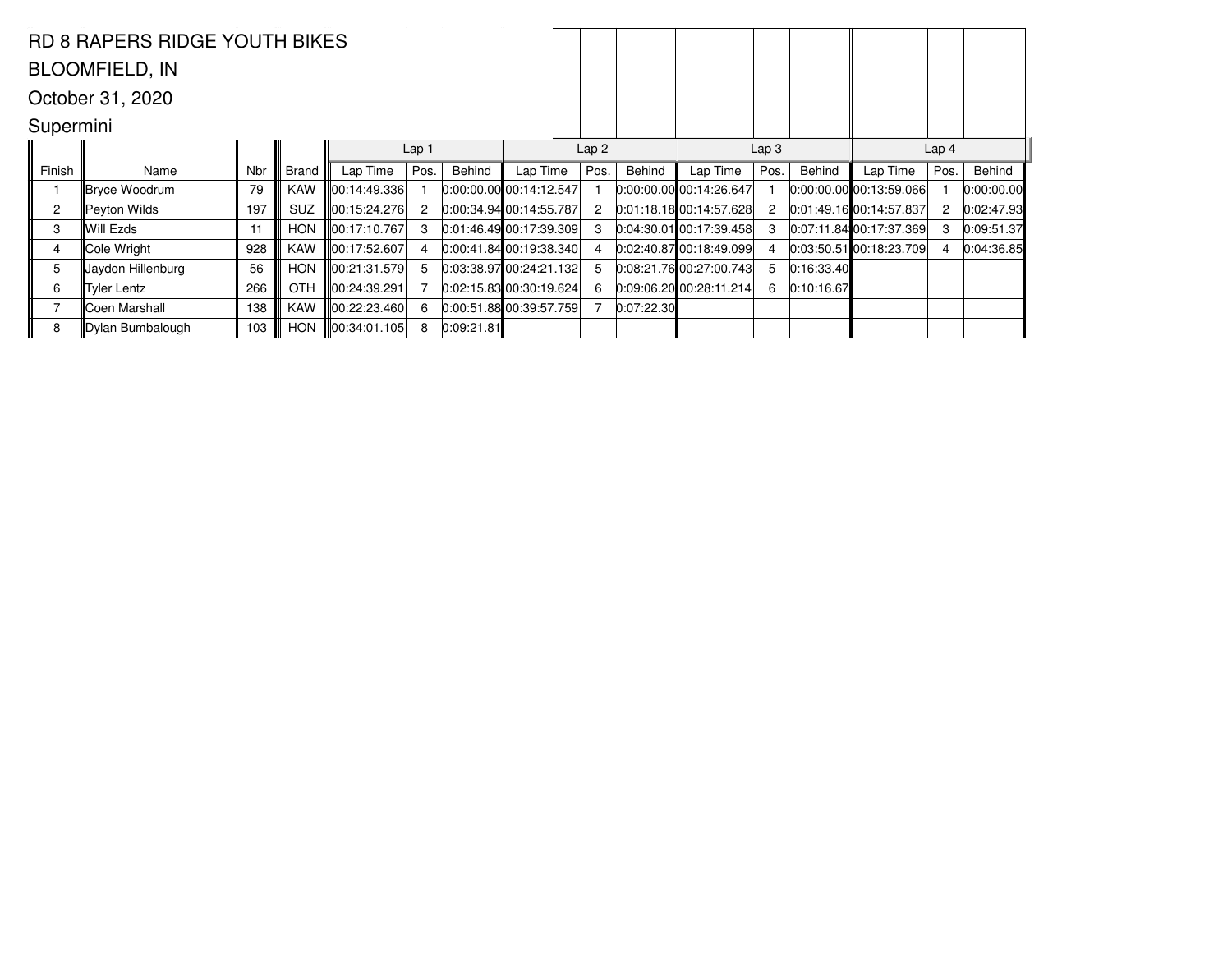|                | RD 8 RAPERS RIDGE YOUTH BIKES |     |            |                  |                  |            |                                 |                  |        |                                 |                      |            |                                 |      |            |
|----------------|-------------------------------|-----|------------|------------------|------------------|------------|---------------------------------|------------------|--------|---------------------------------|----------------------|------------|---------------------------------|------|------------|
|                | <b>BLOOMFIELD, IN</b>         |     |            |                  |                  |            |                                 |                  |        |                                 |                      |            |                                 |      |            |
|                | October 31, 2020              |     |            |                  |                  |            |                                 |                  |        |                                 |                      |            |                                 |      |            |
|                | 85cc Senior                   |     |            |                  |                  |            |                                 |                  |        |                                 |                      |            |                                 |      |            |
|                |                               |     |            |                  | Lap <sub>1</sub> |            |                                 | Lap <sub>2</sub> |        | Lap <sub>4</sub>                |                      |            |                                 |      |            |
| Finish         | Name                          | Nbr | Brand      | Lap Time         | Pos.             | Behind     | Lap Time                        | Pos.             | Behind | Lap Time                        | Pos.                 | Behind     | Lap Time                        | Pos. | Behind     |
|                | Hayden Harris                 | 77  | <b>KAW</b> | ∥00:15:17.857    | 2                |            | $[0:00:01.84]$ 00:14:36.526     |                  |        | $[0:00:00.00]$ $[00:14:20.848]$ |                      |            | 0:00:00.00 00:14:14.637         |      | 0:00:00.00 |
| $\overline{2}$ | <b>IDevin Starnes</b>         | 10  | <b>KTM</b> | 00:15:16.017     |                  |            | $[0:00:00.00]$ $[00:15:07.967]$ |                  |        | 0:00:29.60 00:15:26.517         | $\mathbf{2}^{\circ}$ |            | 0.01:35.2700:16:19.858          | 2    | 0:03:40.49 |
| 3              | ∥Asa Pitman                   | 117 | <b>KTM</b> | 00:15:48.977     | 3                |            | $[0:00:31.12]$ 00:16:27.058     |                  |        | $[0:01:52.05]$ 00:17:25.468     | 4                    |            | $[0.00:37.44]$ $[00:16:13.128]$ | 3    | 0:03:44.27 |
| 4              | Landon Wood                   | 717 | <b>KAW</b> | 00:16:47.397     |                  |            | $0:00:58.42$ 00:16:13.938       |                  |        | 0:00:45.30 00:16:02.728         | 3                    |            | 0.03:13.5600:16:52.848          | 4    | 0:00:02.28 |
| 5              | lColton Pike⊹                 | 589 | <b>YAM</b> | ∥00:18:43.698    | 5                |            | 0.01:56.30 00:19:23.859         |                  |        | $0.05:06.22$ 00:19:57.070       | 5                    | 0:08:23.12 |                                 |      |            |
| 6              | Gavin Ferguson                | 34  | <b>KAW</b> | lll00:20:04.179l |                  |            | 0.00:23.56 00:23:26.931         |                  |        | 0:05:23.55 00:26:36.313         | 6.                   | 0:12:02.79 |                                 |      |            |
|                | Hank Masten                   | 737 | <b>KAW</b> | 00:19:40.619     | 6                | 0:00:56.92 |                                 |                  |        |                                 |                      |            |                                 |      |            |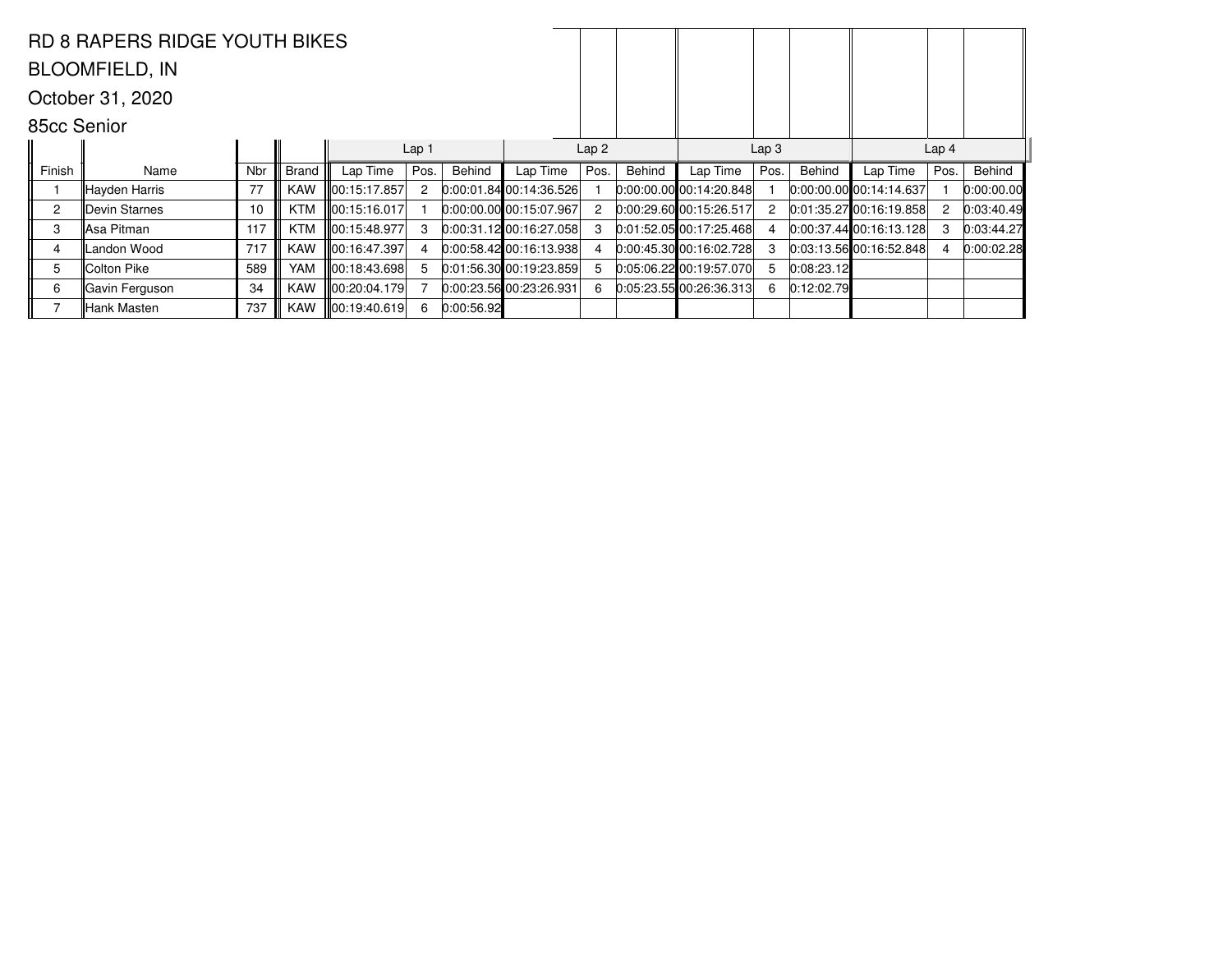| <b>RD 8 RAPERS RIDGE YOUTH BIKES</b> |                       |     |              |                    |                  |        |                           |                  |        |                             |                  |            |                           |                  |            |
|--------------------------------------|-----------------------|-----|--------------|--------------------|------------------|--------|---------------------------|------------------|--------|-----------------------------|------------------|------------|---------------------------|------------------|------------|
|                                      | <b>BLOOMFIELD, IN</b> |     |              |                    |                  |        |                           |                  |        |                             |                  |            |                           |                  |            |
|                                      | October 31, 2020      |     |              |                    |                  |        |                           |                  |        |                             |                  |            |                           |                  |            |
|                                      | 85cc Junior           |     |              |                    |                  |        |                           |                  |        |                             |                  |            |                           |                  |            |
|                                      |                       |     |              |                    | Lap <sub>1</sub> |        |                           | Lap <sub>2</sub> |        |                             | Lap <sub>3</sub> |            |                           | Lap <sub>4</sub> |            |
| Finish                               | Name                  | Nbr | <b>Brand</b> | Lap Time           | Pos.             | Behind | Lap Time                  | Pos.             | Behind | Lap Time                    | Pos.             | Behind     | Lap Time                  | Pos.             | Behind     |
|                                      | ∥Brody Amos           | 87  | <b>KTM</b>   | 00:15:14.097       |                  |        | $0.00:00.00$ 00:14:17.967 |                  |        | $[0:00:00.00]$ 00:13:59.467 |                  |            | $0:00:00.00$ 00:13:54.826 |                  | 0:00:00.00 |
|                                      | Kipton Edie           | 330 | <b>KAW</b>   | $\ 00:25:54.782\ $ | 2                |        | $0:10:40.68$ 00:27:27.063 | 2                |        | 0:23:49.7800:29:41.745      | 2                | 0:39:32.05 |                           |                  |            |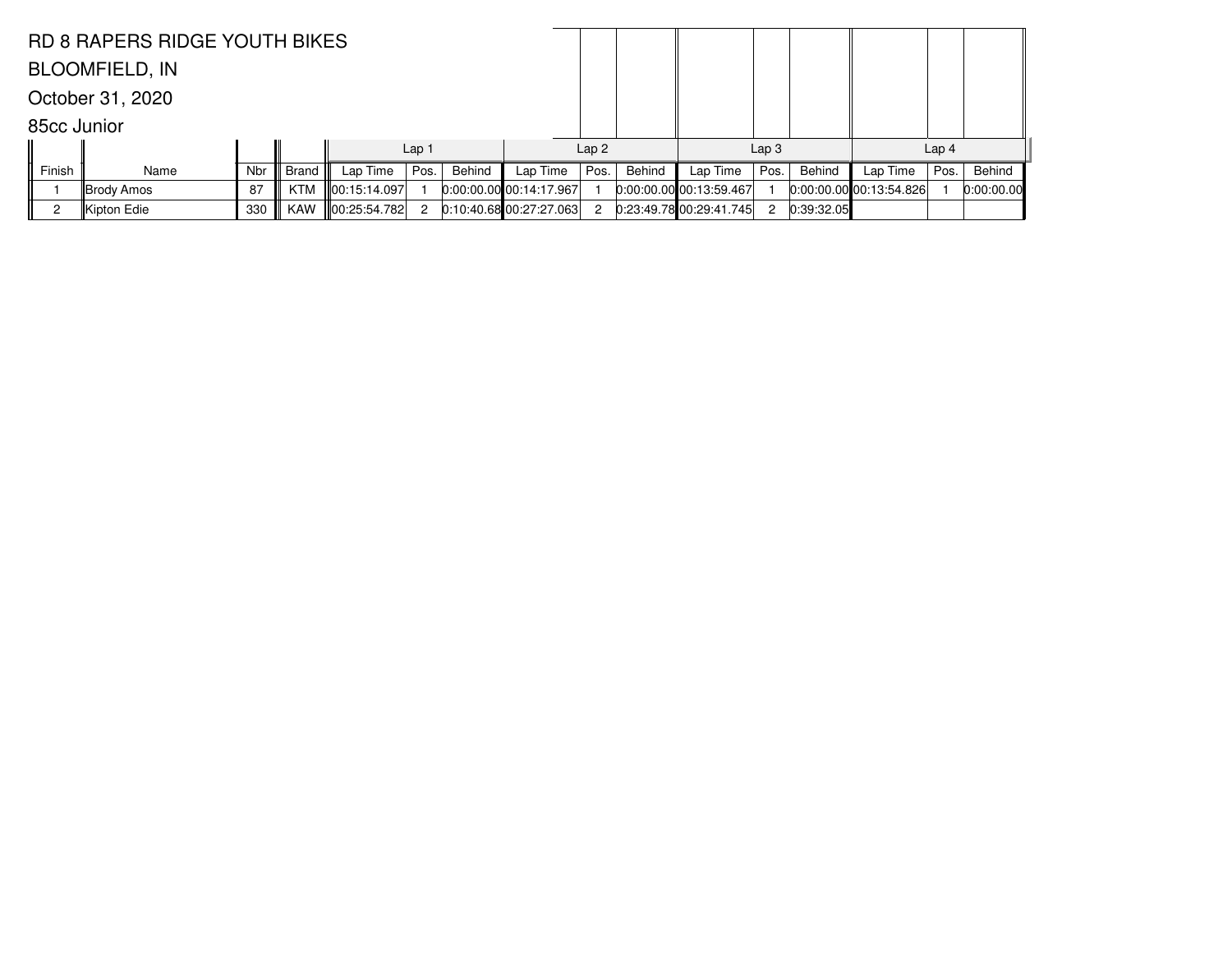|                       | <b>RD 8 RAPERS RIDGE YOUTH BIKES</b> |     |              |                  |                  |        |                                 |                                      |            |                                |                      |            |                           |                |            |  |
|-----------------------|--------------------------------------|-----|--------------|------------------|------------------|--------|---------------------------------|--------------------------------------|------------|--------------------------------|----------------------|------------|---------------------------|----------------|------------|--|
| <b>BLOOMFIELD, IN</b> |                                      |     |              |                  |                  |        |                                 |                                      |            |                                |                      |            |                           |                |            |  |
| October 31, 2020      |                                      |     |              |                  |                  |        |                                 |                                      |            |                                |                      |            |                           |                |            |  |
| 65 <sub>cc</sub>      |                                      |     |              |                  |                  |        |                                 |                                      |            |                                |                      |            |                           |                |            |  |
|                       |                                      |     |              |                  | Lap <sub>1</sub> |        |                                 | Lap <sub>2</sub><br>Lap <sub>3</sub> |            |                                |                      |            | Lap <sub>4</sub>          |                |            |  |
| Finish                | Name                                 | Nbr | <b>Brand</b> | Lap Time         | Pos.             | Behind | Lap Time                        | Pos.                                 | Behind     | Lap Time                       | Pos.                 | Behind     | Lap Time                  | Pos.           | Behind     |  |
|                       | Sam Cline                            | 925 | <b>HSB</b>   | 100:15:54.307    |                  |        | $[0:00:00.00]$ $[00:16:00.918]$ |                                      |            | $0:00:00.00$ 00:15:53.838      |                      |            | 0:00:00.00 00:16:44.437   |                | 0:00:00.00 |  |
| $\overline{2}$        | ∥Garrett Ferguson                    | 33  | KAW          | ∥00:15:59.067    | $\overline{2}$   |        | $[0.00:04.76]$ 00:17:37.289     | 2                                    |            | $[0.01.41.13]$ 00:16:55.108    | $\mathbf{2}^{\circ}$ |            | 0.02:42.40 00:19:00.609   | $\overline{c}$ | 0:04:58.57 |  |
| 3                     | Travis Lentz                         | 171 | <b>HSQ</b>   | ∥00:17:20.188    | 3                |        | $[0.01:21.12]$ 00:17:47.259     |                                      |            | $[0:01:31.09]$ $00:18:01.979]$ | 3                    |            | $0.02:37.96$ 00:17:06.498 | 3              | 0:00:43.85 |  |
| 4                     | Dawson Starnes                       | 22  | <b>KTM</b>   | ∥00:19:42.259    | 5                |        | $0:00:40.07$ 00:18:30.169       |                                      |            | 0.03.04.98 00.21.14.121        | 4                    | 0:06:17.12 |                           |                |            |  |
| 5                     | Cooper Duff                          | 102 | <b>HSQ</b>   | ∥00:19:02.189    | 4                |        | 0.01:42.0000:22:24.881          |                                      | 0:03:14.64 |                                |                      |            |                           |                |            |  |
| 6                     | Aaron Pixley                         | 799 | <b>KAW</b>   | lll00:40:49.310l |                  |        | 0.06:36.14100:29:23.974         | 6                                    | 0:28:46.21 |                                |                      |            |                           |                |            |  |
|                       | Jace Bishop                          | 17  | <b>KTM</b>   | 00:34:13.166     |                  |        | $[0.14.30.90]$ 00:37:01.848     |                                      | 0:01:01.73 |                                |                      |            |                           |                |            |  |